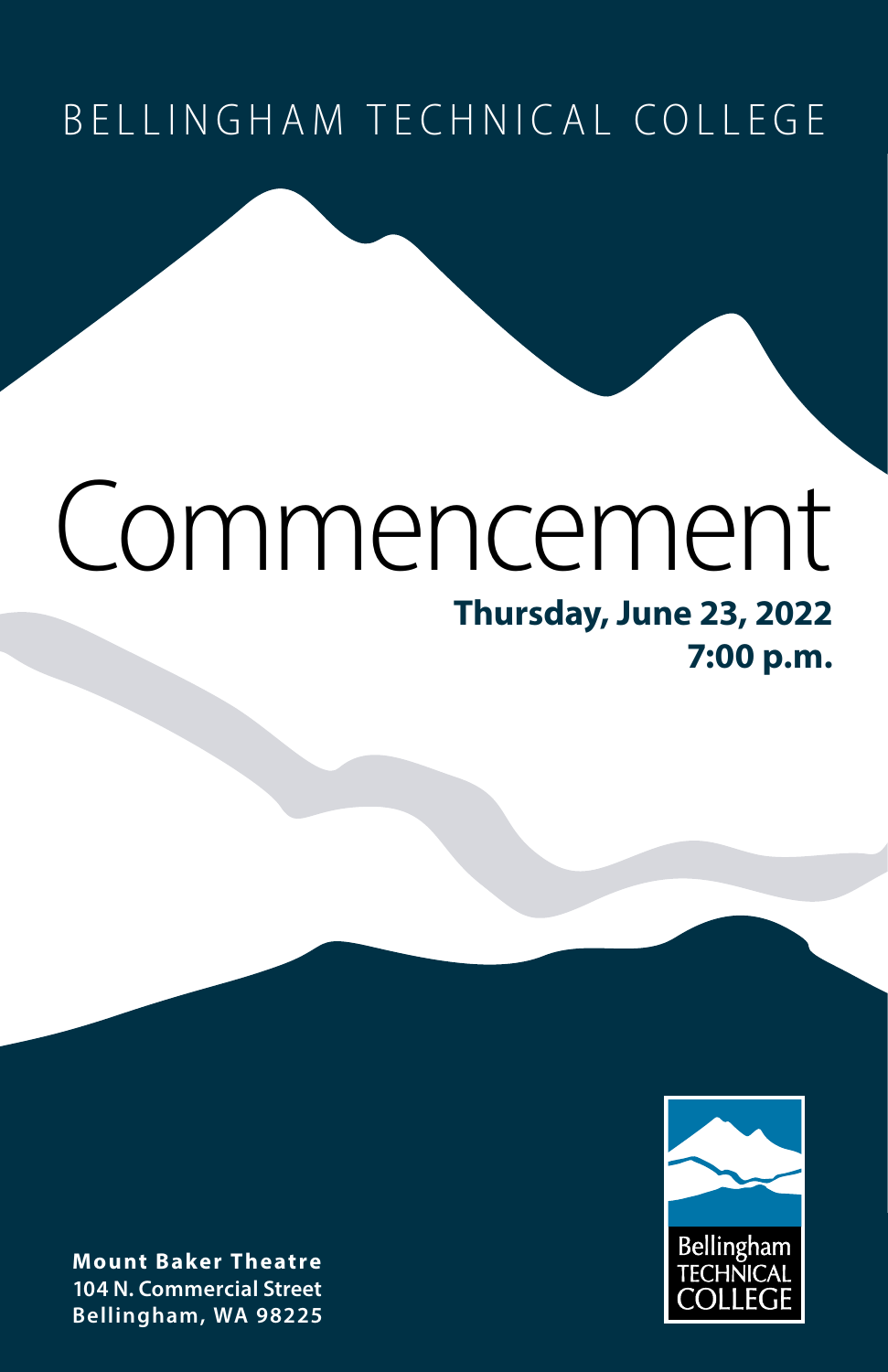## BTC Mission Statement

Bellingham Technical College provides student-centered, high-quality professional technical education for today's needs and tomorrow's opportunities.

## Vision

Bellingham Technical College will be a recognized leader in providing innovative and effective technical education, maximizing student potential, and supporting the regional economy through development of a competitive workforce.

## Values

As a learning community, Bellingham Technical College is committed to educational excellence and equity realized through a positive, values-based environment. To fulfill Bellingham Technical College's mission and vision, the College will adhere to the following values:

### *Student-Centered*

Creating a supportive and inclusive community that results in a high level of student competence, professionalism, and success.

### *Responsive*

Embracing positive, effective change that creates opportunity and meets current and emerging needs.

## *Collaborative*

Creating and leveraging partnerships and resources to achieve shared values and goals for students, the College, and the community.

## *Principled*

Promoting a culture of respect and accountability, reflecting integrity in decision-making, and ensuring responsible stewardship of all resources.

## Board of Trustees

#### Richard Kaiser*, Chair* Debbie Ahl Jim Groves Ann McQuade Bradley Smith

## BTC Leadership

Dr. Kimberly Perry, *Interim President* Michele Waltz, *VP Student Services* Dr. Heidi Ypma, *Interim VP Instruction* Chad Stiteler, *VP Administrative Services*

*Bellingham Technical College is an equal opportunity institution.*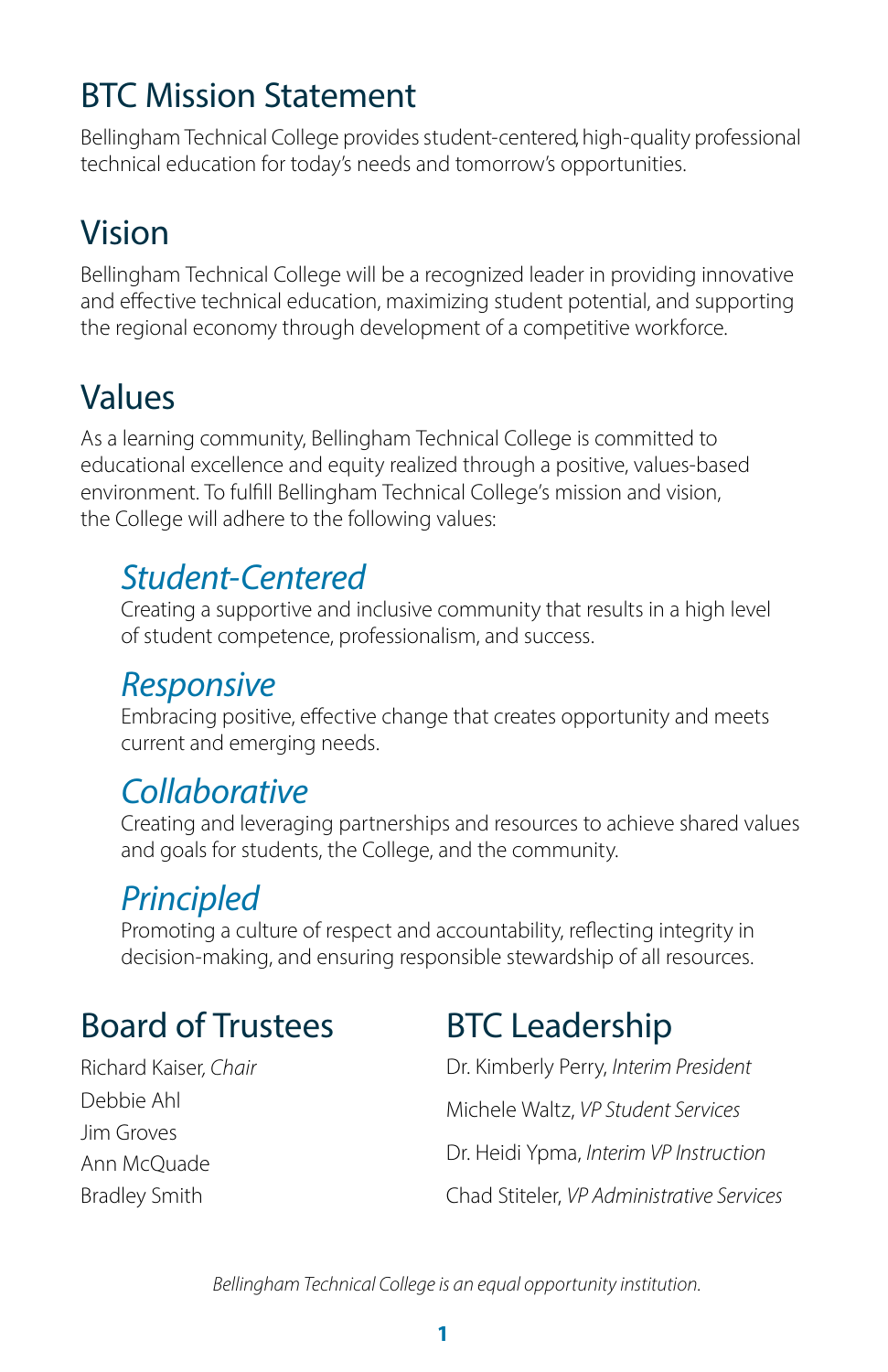## Commencement Program

#### **Processional**

|                        | Interim President                                       |
|------------------------|---------------------------------------------------------|
| <b>National Anthem</b> |                                                         |
|                        | Interim President                                       |
|                        | Board of Trustees                                       |
|                        | Vice President of Student Services                      |
|                        | ASBTC President                                         |
|                        | English                                                 |
|                        | Interim Vice President of Instruction                   |
|                        | Interim Vice President of Instruction                   |
|                        | Ray Kubista<br>Dean of Professional Technical Education |
|                        | Julie Samms<br>Dean of Nursing & Allied Health          |
|                        | Interim President                                       |

#### **Recessional**

*Guests are requested to remain seated until graduates have recessed.*

Bellingham Technical College would like to acknowledge that our service area today is within the usual and accustomed lands of the Lhaq'temish or Xwlemi (Lummi) Nation, and of the Noxws'áʔaq (NookSack) Tribe of the Coast Salish peoples, as well as the original territory of the sʔémǝš (Samish) Indian Tribe. Our respect and gratitude go to our indigenous neighbors, whose care and protection of the land and water continues to this day.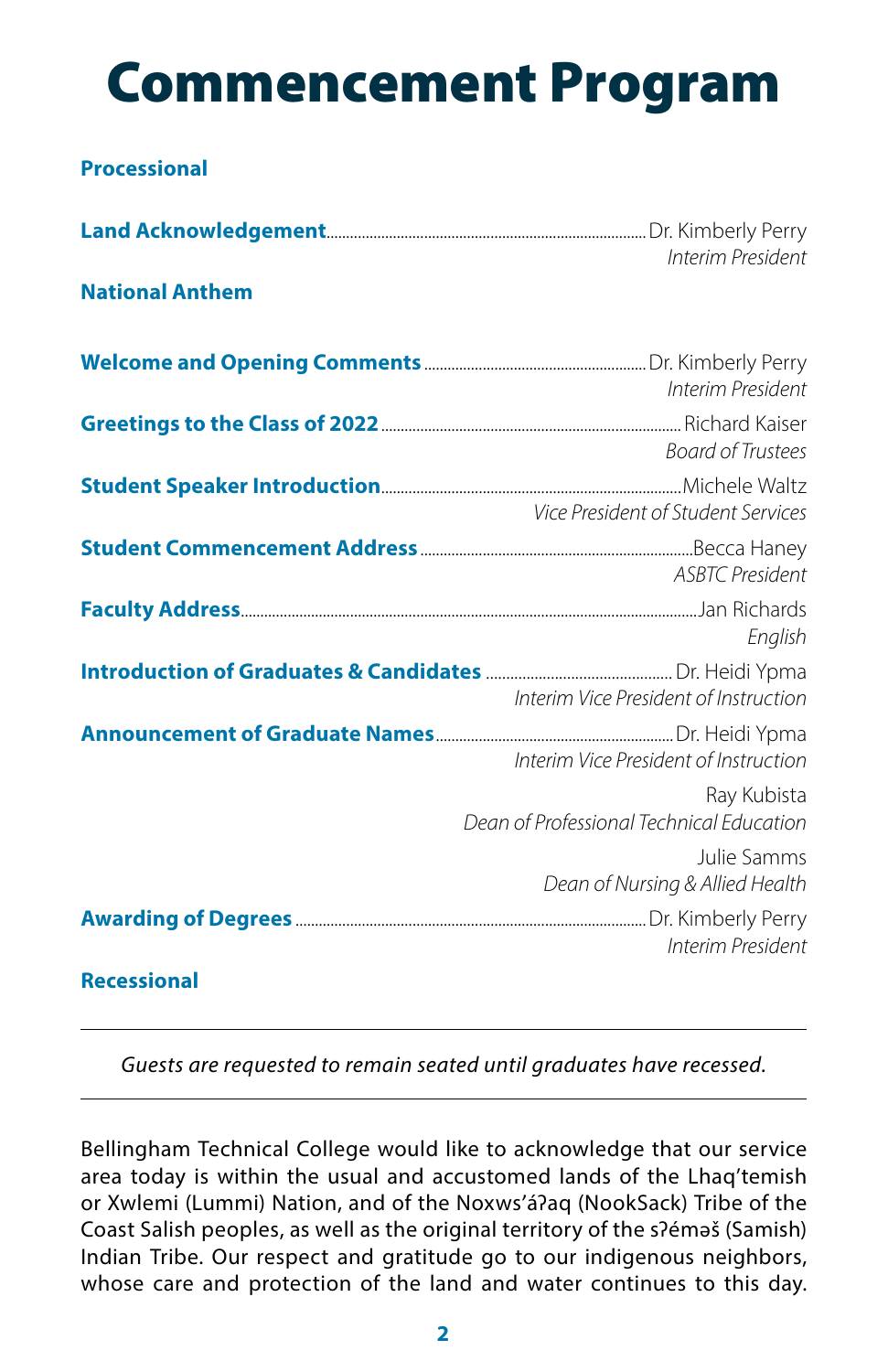## Certificate of Merit Awards

The Certificate of Merit is awarded to students who demonstrate academic and/or program excellence in their program. It is awarded at the discretion of program faculty.

#### BACHELOR OF APPLIED SCIENCE

| <b>Business</b>                                                             |  |
|-----------------------------------------------------------------------------|--|
|                                                                             |  |
|                                                                             |  |
|                                                                             |  |
|                                                                             |  |
|                                                                             |  |
|                                                                             |  |
|                                                                             |  |
| Engineering Technology                                                      |  |
|                                                                             |  |
|                                                                             |  |
|                                                                             |  |
|                                                                             |  |
| Heating, Ventilation, Air Conditioning & Refrigeration Devon Patric Estrada |  |
|                                                                             |  |
| Information Technology                                                      |  |
|                                                                             |  |
|                                                                             |  |
|                                                                             |  |
|                                                                             |  |
|                                                                             |  |
|                                                                             |  |
|                                                                             |  |
|                                                                             |  |
|                                                                             |  |
|                                                                             |  |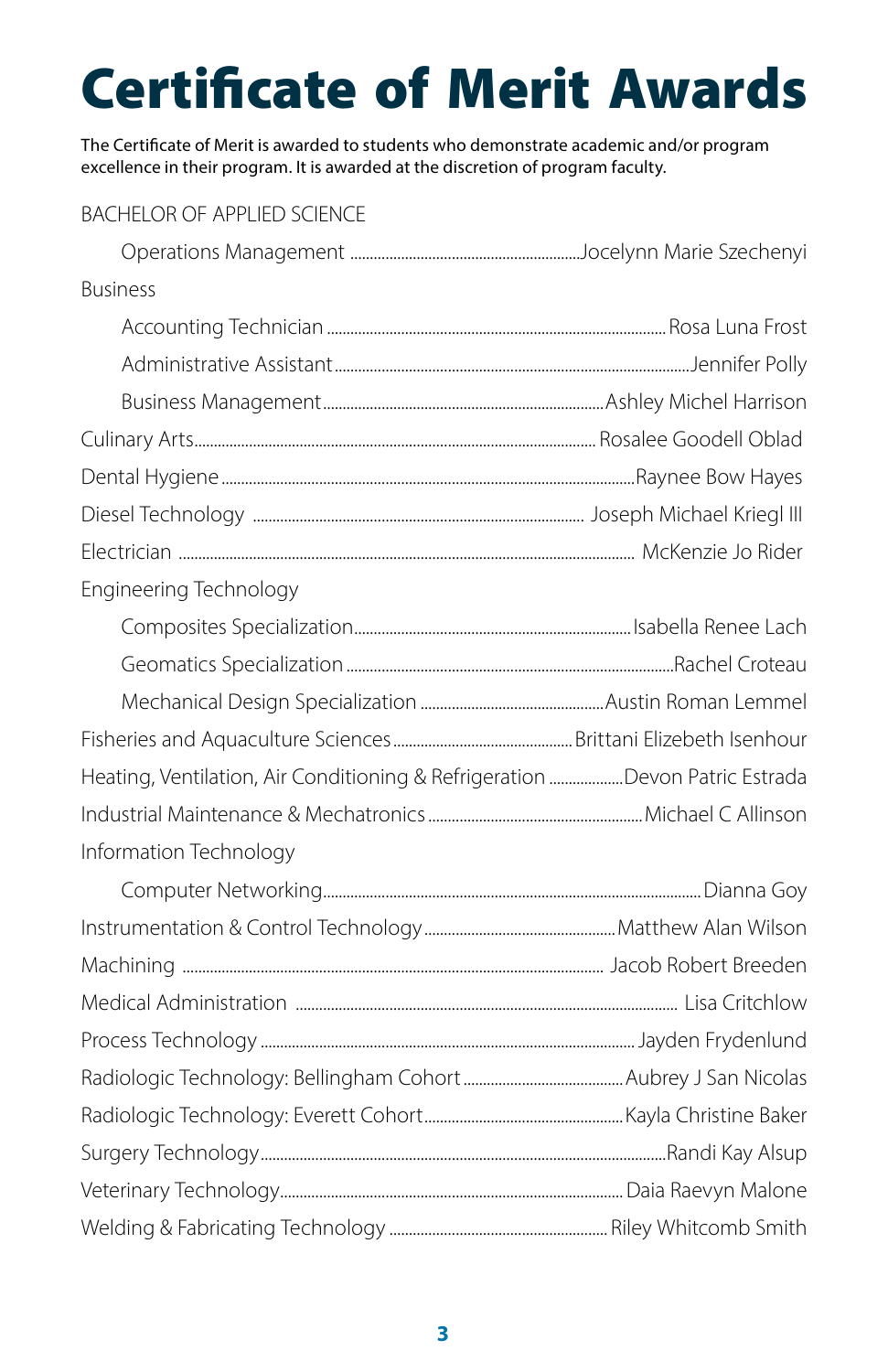## The Story Behind Commencement Attire

**The pageantry** of commencement has its roots in medieval times, dating to the early traditions of Europe's first universities. For centuries, academic dress has been associated with learning. Its origin is considered to be ecclesiastical, though the gown of the medieval scholars may have developed out of the ordinary civilian costume of an earlier period. The medieval scholar was often a monk or clergy who found the hood and gown protection against the cold of the unheated buildings. The sleeves of the gown were used for carrying books and supplies.

**American academic regalia** was standardized in 1895. A cap and gown indicates that the wearer is a member of a university or college, and an additional hood denotes the wearer has obtained a four-year degree or higher.

**The gowns** are usually black with three types of sleeves and three types of hoods denoting either a bachelor's, master's, or doctorate degree. Each category of sleeve and hood is larger and longer in length with respect to each of the three degrees, with the doctoral hood being the longest.

**The cap** is called a mortarboard or a tam, and the tam (resembling a cap) is worn only by individuals who have earned a doctorate.

**The hood** is draped over the shoulders and down the back. The trimming of velvet is in the color that represents the subject of the degree, and the lining of silk is the color or colors of the college or university granting the degree.

**The tassel** is fastened to the center button on the top of the mortarboard or tam and is worn in the left front quadrant by those who have obtained a degree. The tassel may be the color of the institution, the major field of learning in which the degree is conferred, or it may be gold, indicating some type of honor has been achieved.

**Gold** cords signify Summa Cum Laude honorees **Silver** cords signify Magna Cum Laude honorees **Bronze** cords signify Cum Laude honorees **Blue & gold** cords signify Phi Theta Kappa members **Blue** stoles signify ASBTC Executive Officers **Red, white & blue** cords signify Veterans **White** stoles signify Bachelor of Applied Science degree recipients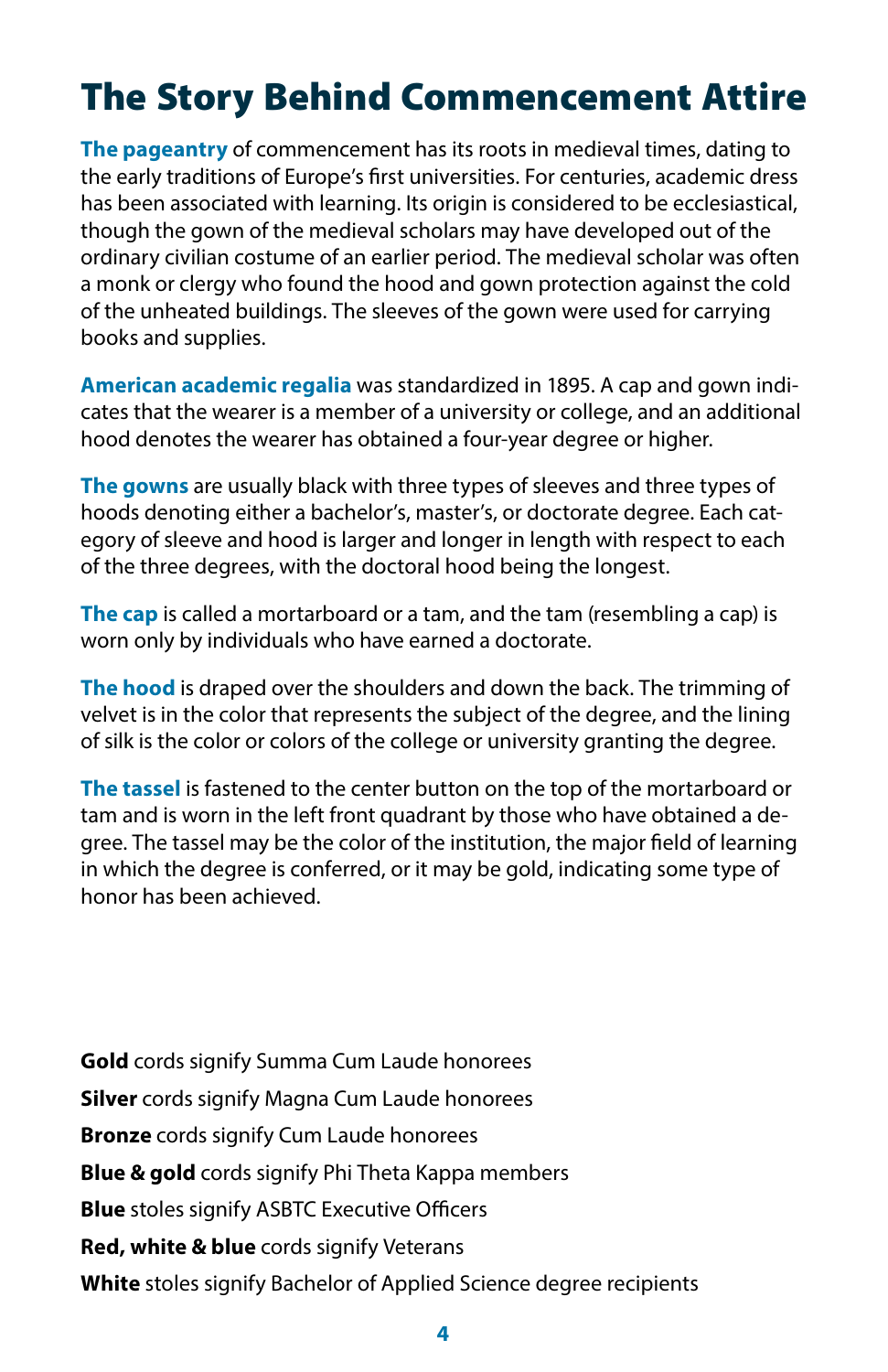## BELLINGHAM TECHNICAL COLLEGE Degree and/or Certificate Recipients, June 2022

#### **BACHELOR OF APPLIED SCIENCE Operations Management**

Katelyn Margaret Bailey \* \* \* Nathaniel Gregory Bailey \* Aastha Bhanot \* \* \* Cori B Brandenburg \* \* \* Ryan Markley Chapman \* \* \* Thomas Alvin Cox \* Jesse Cullen \* \* \* Eduard P Danch \* Heather Gregory \* \* \* Zachary Lee Guay \* \* \* Thomas Arlo Hooper Andrew Theodore Jacob Madelyn Rose Matson \* \* \* Katrina Nelson \* Mark Darryl Nienaber \* Andres G Parra Suzanne E Pickett \* Martina Renee Ramirez Jade Jeffrey Reimer Kortney Rae Schmit \* \* \* Tristan Soto Leigh Sund Jocelynn Marie Szechenyi \* \* \* Jordan Velasco Zoe Madeline Wikfors \* \* \*

#### **Automotive Collision Repair Technology**

Jackie Bell-Ann Fergusson Elias Guzman Terrance Errol Antonio Strube

#### **Automotive Technology**

Mezmur Kelemework Assresu \* \* Jacob N Bishop Kara Michelle Bouwman Brendan Davin Bullock Oscar M Castillo Rodriguez Mitchell Alfred Chris Jeremy A Daniels

Connor James Frederiksen Declan P Hackett Jaiden Hudson Garrett Walter Jahns Elijah Shane Johnson Henry Lahud-Zahner Lucas A Largura Vitaliy Makarov Maria Stella Martinez Ian Reuwsaat \*

#### **Business**

#### *Accounting Technician*

Isabella Alarcon Joanna Lynn Baxley \* \* \* Rosa Luna Frost \* \* \* Kyleen Charle Gillette \* Nicole Lynn Keller Kryn Nyland Stacie LeRae Weeks \*

#### *Accounting Assistant Certificate*

Francisca Aracely Gomez

#### *Administrative Assistant*

Levi Briar Barnett Kendall Cathlean Cornelsen \* Lisa K Martinez \* \* \* Jennifer Polly \* \* \*

#### *Associate in Business DTA/MRP*

Linsey Marie McAfee \* Joseph Swetzof-Jeffery

#### *Business Management*

Veronica Angela Arellano Joseph Brimble \* Jessica Crook \* \* \* Clara G DiDonato Jeremy Jason Filbeck-Downard Ashley Michel Harrison Julie D Hawkes \* Brittany Jensen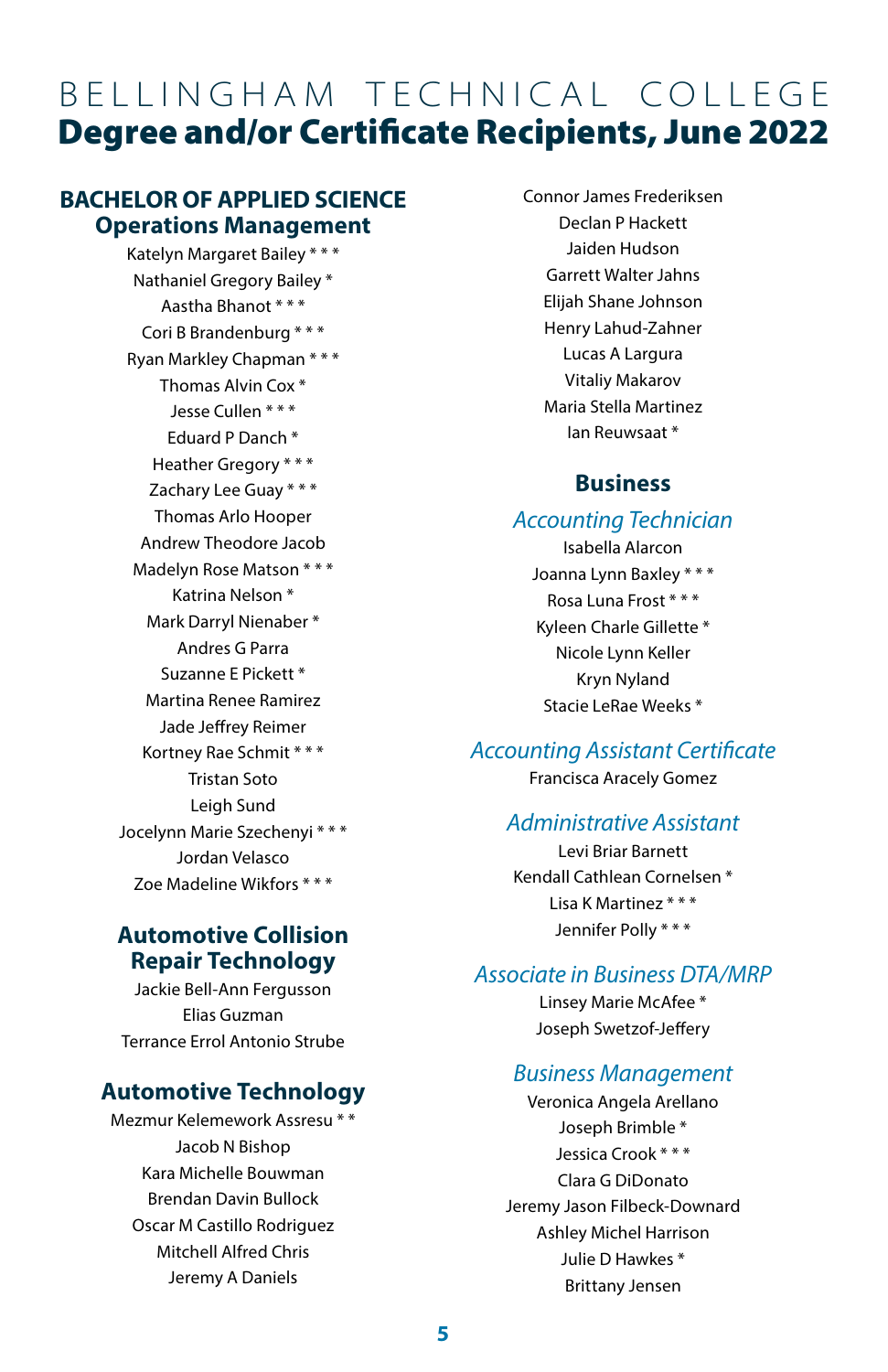Kyla Kristine Laughlin Lanham Michael Randle \* Bailey Elizabeth Sande \* \* \* Kayla Leah Santos Lauren Olivia Staley-Kurzawa \* Esperanza Torrero

#### *Office Assistant Certificate*

Stephanie G Sivo

#### **Cosmetology**

Jordan Oswaldo Meza Richard David Vigen \* \* \*

#### **Culinary Arts**

Noah R Barron Marie Gozum Andrew Grimm Celeste Hardin Daniel Richard Holleman \* Erica Paige Lindsey \* Trey Rolando Mata William Owen Munday Rosalee Goodell Oblad \* Elizabeth Schermerhorn \* Nathan Lee Sewell Galen Stocklass Parker J Wong

#### **Culinary Arts Certificate**

Justin Paul McCafferty Natalie Pike

#### **Dental Assisting Certificate**

Nicole D Bellamy Avery Catherine Blankers Jennifer Britting Haylee M Buys Chloe A Cowman Michelle A Drummond Kaliey Breanne Faber Carlee Ryan Fleming Sioreth Saray Fuentes Ruby Garcia Sydnie Alexandra Gustke Chatrina Jaiya

Jessica Jose Haley M Kallmyer Anna Beth Kiefer Erin Loadvine Marleen Lopez-Sanchez Alexandra May Lowenson Nichole Candice Mondares Cyrus C Morfin Krista Marie Primus Jasmeen Kaur Sandhu Kayla Nicole Shipp Tinh Nhi Tran Wendy Marie Tucker Eden Christine Wollman Malia Yuk Li Wong Dianette Zarate

#### **Dental Hygiene**

Raquel Gena Beauchene \* \* \* Elizabeth Anne Bogard \* \* \* Yuliya Derkach \* \* Raynee Bow Hayes \* \* Melissa Anne Herman \* \* \* Tamara Holmes \* \* \* Tanya M Kjosen \* \* \* Stacey Marie Lee \* \* \* Shantia Marie McQuiston \* \* \* Barbara Telek \* \* \*

#### **Diesel Technology**

Loren Michael Brandt Logan F Cruikshank \* \* Jose Emiliano Garcia-Carrillo Grant Daniel Heystek Laik Hoskin Noah Grant Joostens Joseph Michael Kriegl III \* \* \* Dawson Tyner Metcalf William Palmer \* Gary A Richards \* \* \* Lane Steven Roorda \* Samuel Schwandt Nicholas John Martyn Tellefsen Patrick James Welsh \* David VI Yakovlev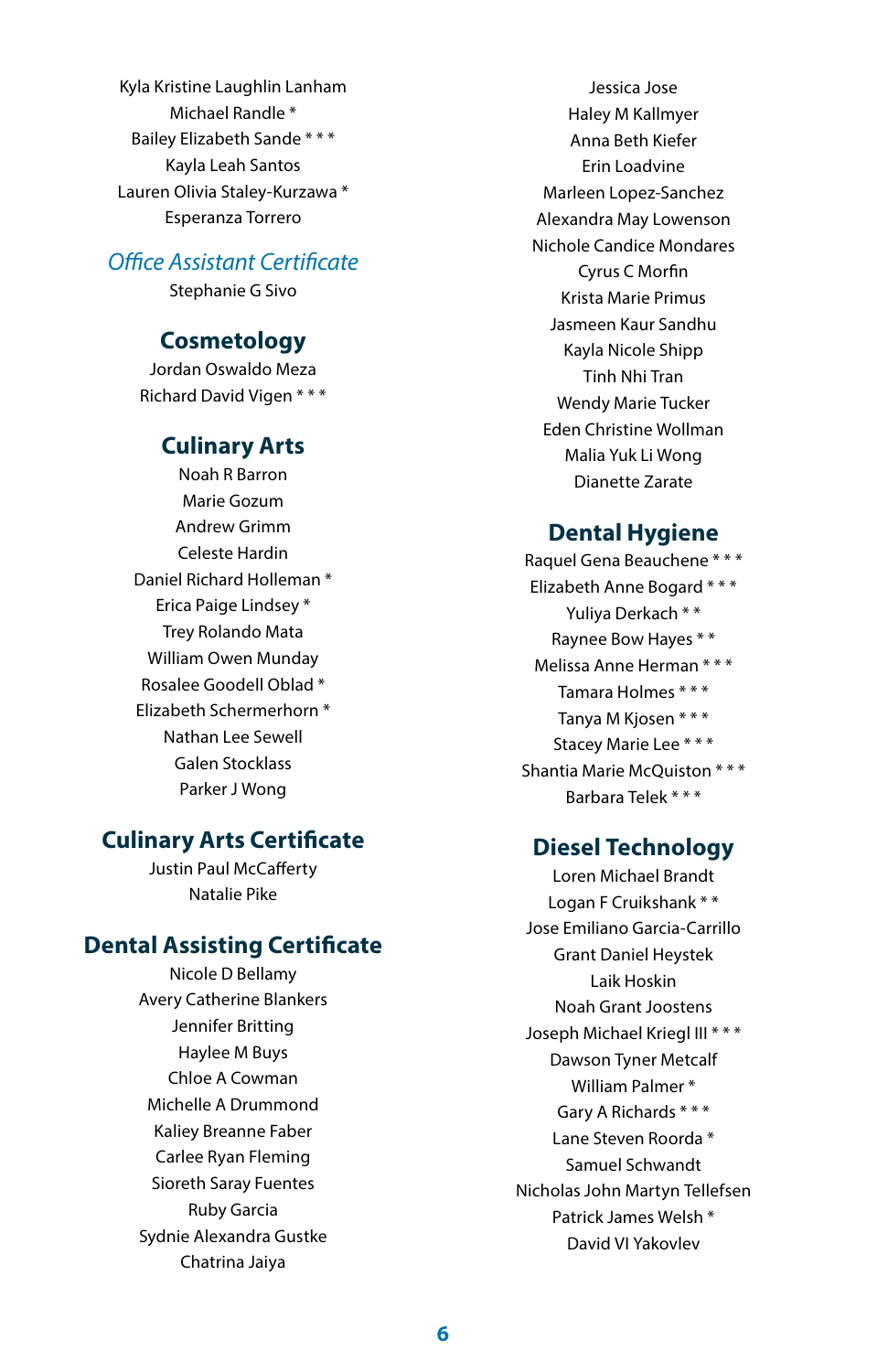#### **Electrician**

Phillip Basabe \* \* Jordan Bates \* \* \* Jorge Bautista \* \* Chris Cano \* \* \* Curtis Donald Crape \* \* \* Benjamin Dalessandro Connor Joseph Dupuis \* \* \* Michael Aydrian Garza Ricky J Hamilton Zachary Daniel Johnson \* \* Joseph Meier \* \* \* Anthony J North Isidro Perez Jr \* \* \* McKenzie Jo Rider \* \* \* James Asher Scott Theodore Shriver Tyler Scott Sipress \* \* \* Ranulfo Junior Suazo-Perez \* \* George Wilson Tadie Joseph Simon Van Pelt \* \* \* Zhi Yang \* \* \*

#### **Electrical Construction Certificate**

Sergio Alejandro Acevedo Arreola Charles Paul Mills

#### **Engineering Technology**

#### *Civil Engineering Specialization*

Trenton Joshua Creelman Avinash Bhaskar Dev \* \* \* Devin A Drury\* Hollace Carole Schetrompf Logan Kristopher Wainwright \* \* \*

#### *Composites Specialization*

Ethan Barrett Johnson Isabella Renee Lach \* \* \* Benjamin Evon Vega \* \*

#### *Geomatics Specialization*

Tyler Anderson \* \* Alexandra Vivian Chose \* \* \* Rachel Croteau \* \* \* Brice Fenske \*

Marcus Lee Nevitt \* \* \* Logan Kristopher Wainwright \* \* \* Chase Donovan Wilson

#### *Mechanical Design Specialization*

Samuel M Alter Tanner B Fleming Erik Alberto Gutierrez \* Dylan Perry Iverson Austin Roman Lemmel \* \* Saul Liera Jeff McKay \* \* Ryan Chester Quintrall Robert Allen Wood

#### **Fisheries & Aquaculture Sciences**

Kyle Robert Caristi Matthew Everett \* \* Jamie Lee Ingels Brittani Elizebeth Isenhour Kaydence Kane Grace Margaret Kirkey Christopher David Palka \* \* \* Brennan Joseph Pesner Joshua Todd Ray Shayla Nicole Schwitter \* \* \*

#### **Heating, Ventilation, Air Conditioning & Refrigeration**

Timothy Matthew Cook Devon Patric Estrada \* \* Tony Ray Gould Matthew Evan Hargrave Alex Randall Keown \* JD Travis Langeman Trevor Anthony Maskell Brent Moldenhauer \* \* John S Osterhoudt Colby Hale Wichers Keith Wogan

#### **Industrial Maintenance & Mechatronics**

Alexander Fernando Aguirre Alicia Leigh Alaniz \* \* \*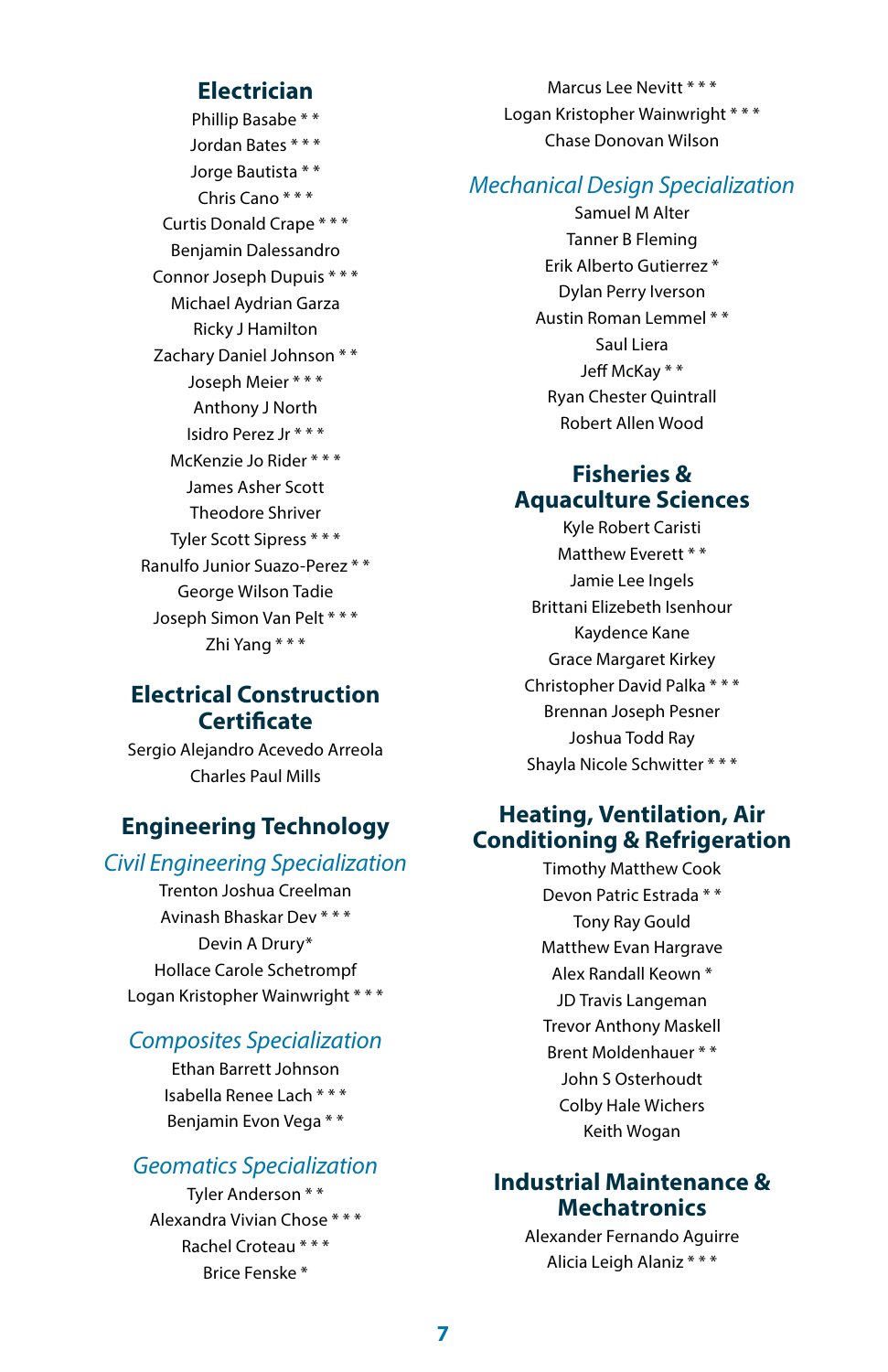Michael C Allinson \* \* \* Evan Jacob Bost \* \* Jeff Christopher Brattain \* William Condon James Albert Everidge Duncan A McIntosh \* Wilhem Karmann McKee \* \* \* Morgan S Mosher Anthony R Reda \* \* \* Scott Wade \* \* \*

#### **Information Technology**

#### *Computer Networking*

Jacob Maxwell Booth \* Spenser Lawrence Buck \* Emma Louise Davis \* \* \* Humberto Elizondo Salim Nicholas Garcia Dianna Goy \* \* \* Terrill L Hall Gunther Holmes Connor Huffman \* \* Nicholas Hunter \* Viet Le \* Justin Leach \* John S McCoy Christian W Minick \* Delyana Popova \* Grifin Levi Sayers Evan Matthew Schwitter \* \* Jordan Maxwell Sendjaja \* Donald Frank Springer \* \* Griffin James Trull \* Maryna Vierova \* \* Mason Robert Wade

#### *Computer Network Support Certificate*

Jordan M Miracle Chantel Tamar Nelson

#### *Computer Support Specialist*

Julia Frost \* \* \* Scott Groce \* \* \* David Richard Kappele Cameron Alan Petzoldt

#### **Instrumentation & Control Technology**

Joseph Andrukhov \* Levi Compton \* Jordan Michael Foley \* \* Chris Frederick Matthew Fuller \* \* Clifford Sinclair Goff \* Kaylee Jeniece Haskins \* \* Travis Hogue \* \* \* Bogdan Khrushch Colton John Kornelis \* Clara Devine Meyer \* \* \* Maximum Wolfgang Millett Austin William Multop Edgard Poltavskiy \* Troy William Schmidt \* \* Jacob Schumacher \* \* Mya Sires Mikhail S Varetskiy \* Jovany Froy Velazquez \* \* Jared Riley Wigen \* \* Matthew Alan Wilson \* \* \*

#### **Machining**

Jacob Robert Breeden \* \* \* Jason Christopher Davis Josue Gonzalez-Silva Bretton J Lott \* \* Alexander L Martin \* \* Patric Royce Neevel \* \* \* Tyler Matthew Nichols Sergie A Pentsak Daniel Wayne Pilkey \* \* Shane Jay Potter \* Darrell DeeWayne Price

#### **Principles of Machining and CNC Operation Certificate**

Nicolaas James Smit

#### **Medical Administration**

Rachel Bailey Lisa Critchlow \* \* \* Sarah Jacklin \* Raijieli Kolikeirasea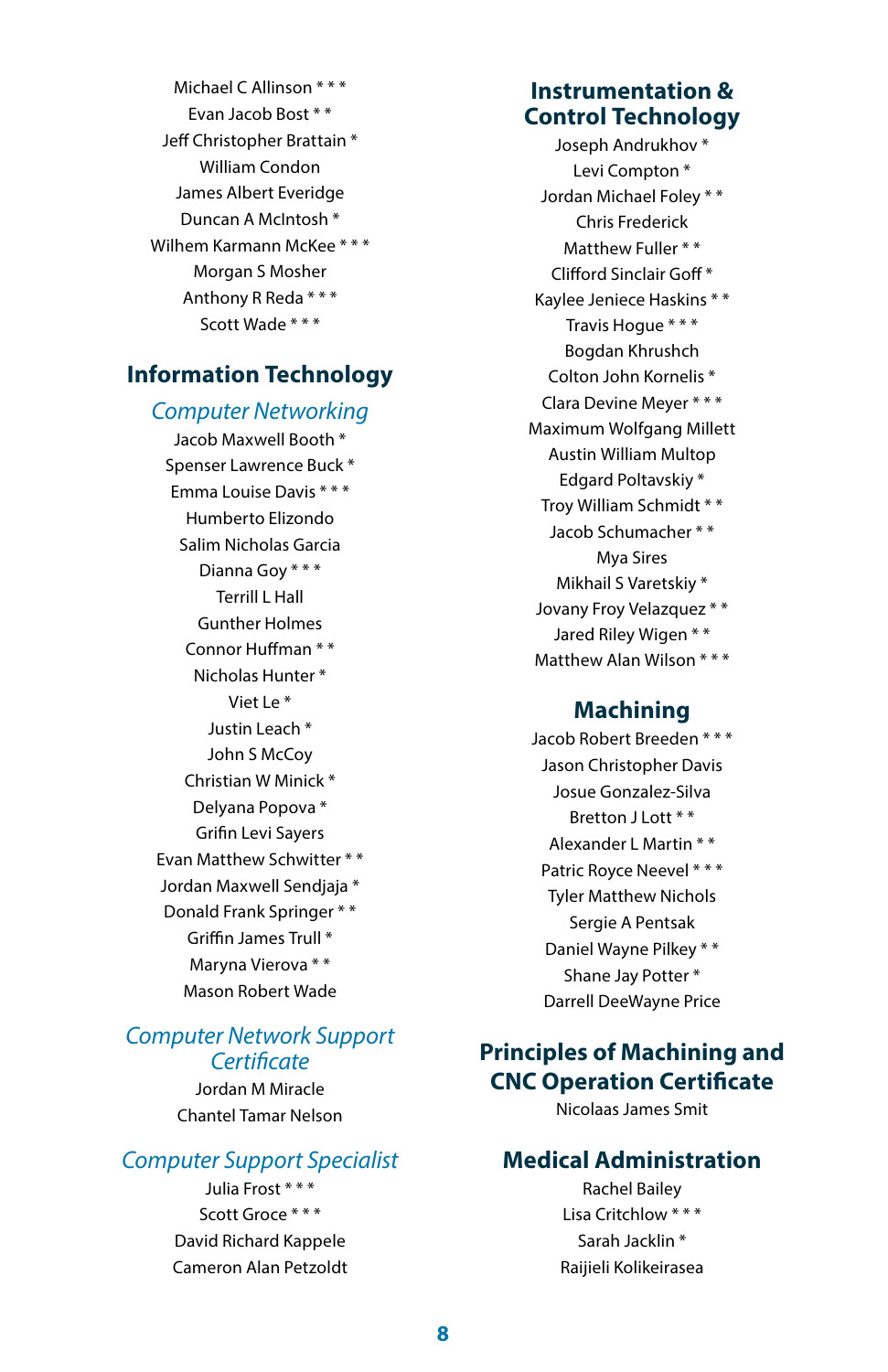Sarah R Magana \* \* \* Alyssa R Merry Christine Perry \* \* \* Amanda Marie Schenck \* \* \* Lisa Lorraine Seelke Jasmine Smartt \* \* \*

#### **Nursing**

#### *Associate in Nursing DTA/MRP*

Christian Michael Andrew Aguilar \* \* \* Justin Cody Averett \* \* Amy Bahena \* Cheyenne Sylvia Bell \* Ashley Tula Benem \* \* \* Rebecca Addison Brown \* Jessica Byington \* \* \* Kristina Elizabeth Coyne \* \* Erica Crabtree \* \* \* Jamison David Daniel \* \* Kaitlyn Dykstra \* Helene Josephine Fellows \* \* \* Emily Raye Fulbright \* \* \* Amber Louise Garza Maria Juliana Gobbato Courtney Gutzman \* \* \* Stephanie Kay Hanes \* \* Jenna Highley \* \* Merle Jefferson \* Ryan Lee Johnson \* \* \* Sarah Jones \* \* \* Lacey M Justice \* Michael Kenney \* \* \* Mandie Lorene Looker \* Melyssa R Markin \* \* Sarah Rose Matonis Lewis \* Amanda Morin \* Susanna Eva Morse \* \* Anastasiya Pakhnyuk \* Ruben Perez Jr \* Stacie L Phipps \* Joel M Pomerinke \* \* \* Heather Rae Pullman \* Danika Spear Ramsey \* Tetiana Ross \* Laurel Scott \* \* \* Raymond Ty Seigman \*

Timothy Sheldon \* \* Michele Sinclair \* \* Isaiah Squires \* \* \* Christopher Stinnett \* \* \* Katherine Rose Thiessen \* Shannon Elaine Van Middendorp \* Jimmy K Van Tran \* \* \* Haily Welchert Tanner Weymouth \* \* \* Madeline Joy Whitehead \* \* Hannah S Williams \* \* Heather Wylie \* Heather Lee Zecha \* \* \* Sara Lynda Zucati

#### *Associate in Pre-Nursing DTA/MRP*

Josie Heather Anderson \* Madelynn Avery DeYoung \* \* \* Chance Fritz \* Katelyn Marie Holmes \* Loveleen Kaur \* Sarahi Basave-SanJuan \* \* \* Sanveer Singh \*

#### **Process Technology**

Joshua William Berhow Dalton G Biehle \* Jayden Frydenlund Kennedy Michele Greer Cristian E Hernandez \* \* Nathan Keeley Cody Moran Kyle Nichols Vernon Wilson

#### **Process Technology Certificate**

Ibrahim Al-fazel Joshua William Berhow Luinda Robinson Taylor Scout Wilson

#### **Radiologic Technology**

Kayla Christine Baker \* \* Jordyn Rebecca Caparco Shelby Carr \* Allison Marie Constantin \*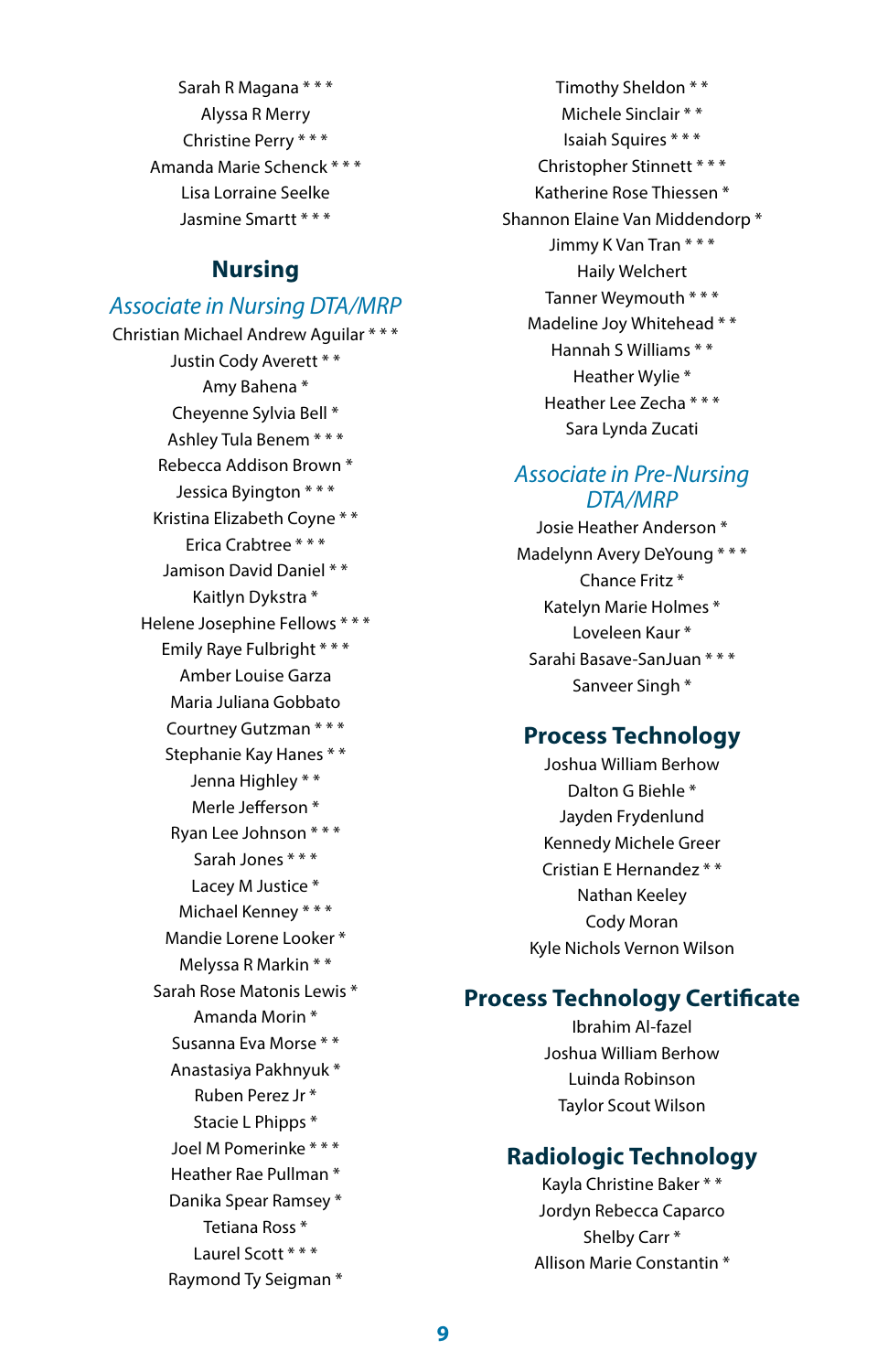Kayla Dugano Mary Gates Dominique Gabrielle Gonzales \* Rebecca A Haney \* Shannan Evonne Hanks Ian Hazleton \* \* Audrey Josefina Howard \* Omar Ibraheem Daniel Rodger Klotzer \* Vera Kovalenko \* Martine Cosette Liden Karina Ofelia Lopez \* Taylor Renee Marquart Cayla-Marie Olson \* Benjamin Quinn Rosenblatt \* \* Jaskaran Sahota Aubrey J San Nicolas \* \* Taylor Webster \* Cameron Westbrook \* \* **Surgery Technology**

Randi Kay Alsup \* \* \* Danielle Aube \* \* \* Ashley N Kim Christina Kim Camron Riddle Kelly Faith Simpson \*

#### **Veterinary Technician**

Daia Raevyn Malone \* \* \*

#### **Veterinary Assistant Certificate**

Isabella Marie Bruno

#### **Welding & Fabricating Technology**

Carolina Garcia Becerra Alexander James Benjamin Annette Mae Bost \* Robert Louis Boyea Brian William Dawson Kyle E Debruyn Sean Christopher Ferdig Devon Fuhrmeister \* Casy Marie Gollen Patrick Helgeson \* \* Eran George Kalil Edward Scott King Jordan David Lawson Zachary Mihn Le Joshua Steven Lundy Drew Evan Matthews \* Ian Cole McLeod Katherine Leah McNerney Gregory Kurt Olden Kyle Oman Morgan Lee Palm Caden Peart Panthen Juan Portes Riley Whitcomb Smith \* \* \* Jayro Manuel Venegas Jaime D Zapien

#### **Basic Welding Skills Certificate**

Huver Amanda Ballesteros Jerred Randall Young

**Academic Awards:** The following honors are awarded to each full-time student enrolled in a degree program with a cumulative GPA of 3.50 or higher at the completion of all degree requirements:

- **\*** Cum Laude: with honor 3.50 3.74 cumulative GPA
- **\* \*** Magna Cum Laude: with great honor 3.75 3.89 cumulative GPA
- **\*\*\*** Summa Cum Laude: with highest honor 3.90 4.00 cumulative GPA

*The cumulative GPAs for students graduating this Spring or Summer are determined by their grades earned through Winter quarter. These are estimations for the Commencement Ceremony and are subject to change dependent upon final grades. The final award of a Degree or Certificate will follow verification of completion of all requirements. Students listed in this program are those who applied for a Degree or Certificate by the posted deadline.*